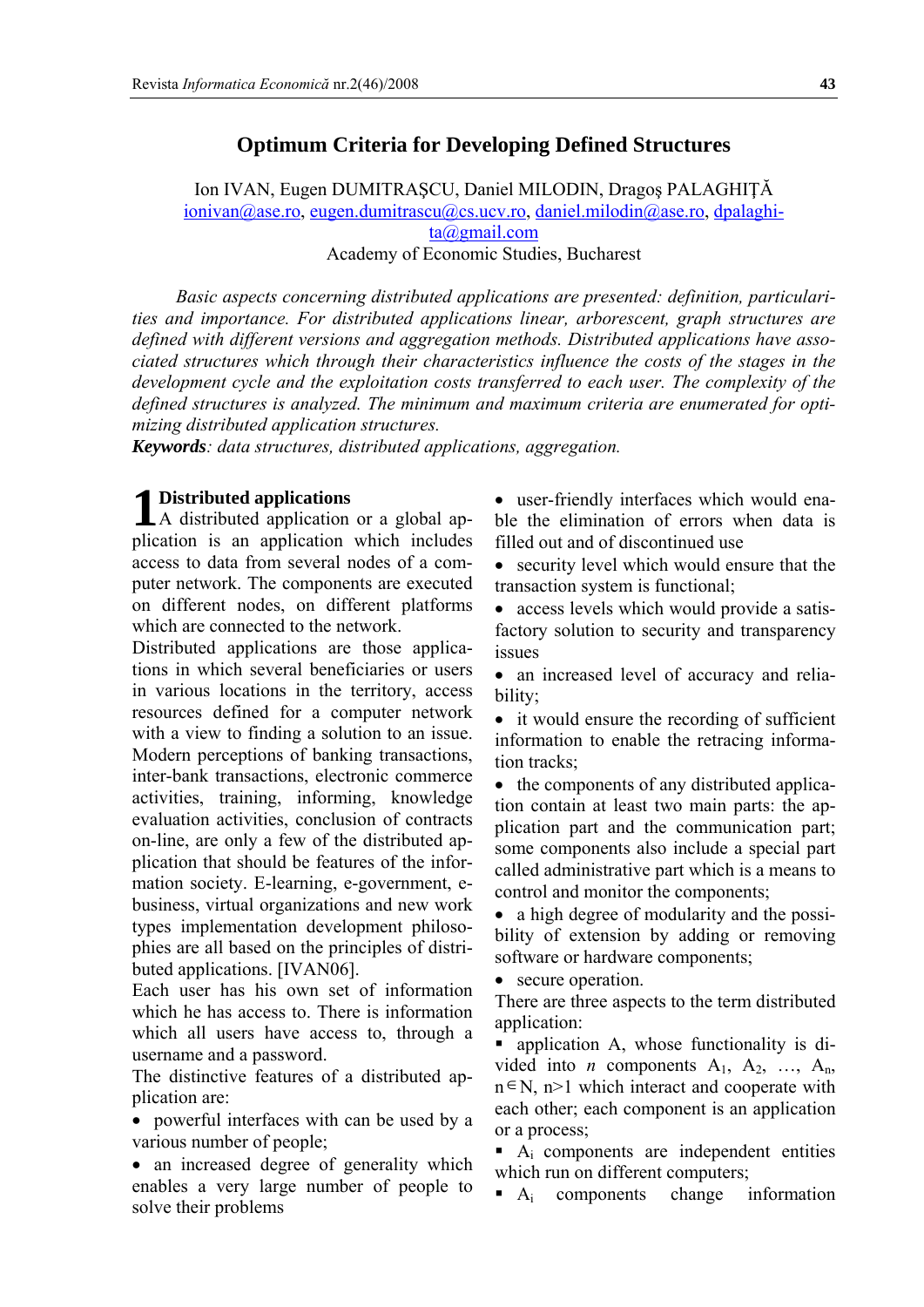through the network.

A distributed application includes the  $PROC<sub>1</sub>$ ,  $PROC<sub>2</sub>$ , ...  $PROC<sub>pr</sub>$  procedures. Each procedure is characterized by entry points and exit points. The procedure is requested from one or more locations. The procedure with more exits points has more *return* instructions.

There are programming languages which define more entry points – *entry* - for procedures. All situations in which a procedure with the entry points, exit points and calls between procedures occur are presented.

A procedure with *w* parameters has the fol-

lowing format  $PROC(p_1, p_2, p_3, \ldots, p_w)$ . The figures below indicate various methods for procedure calls.



**Fig.2.** Procedure with one entry point and several exit points



**Fig.3.** Procedures which calls the same procedure



**Fig.4.** Procedure with one entry point and self-call – recursive procedure

Starting from the ideas of procedure and call, procedures are nodes in a graph and calls generate arcs between the nodes. Considering two procedures  $PROC_i$  and  $PROC_j$  the structure of the call graph of the  $PROC<sub>i</sub>$  procedure by PROC<sub>i</sub> is shown in figure 5.



**Fig.5.** Call of procedure PROC<sub>i</sub> by procedure PROCi

Each structure has the following features:

• homogeneity – all structures have the

same number of incident arcs to the inside and the same number of incident arcs on the outside;

- node complexity each node has his own complexity;
- hierarchy organization of the structure on levels;

• flows between the nodes are characterized by intensity or reference frequency

The quality features of the structure are:

• accessibility – all nodes are accessed by means of an access procedure which complies with a certain rule, in the same way you access an arborescent structure: in disorder:  $left – root – right, in pre-order: root – left –$ right, in post-order: left – right – root;

• testability – the ability of observing the behavior of the element in the structure on different entries;

 $\bullet$  interchangeability – the ability to replace a node with another node which has at least an equivalent performance to the replaced node;

• finitude – the number of references in an accepted closed interval, limitation of the du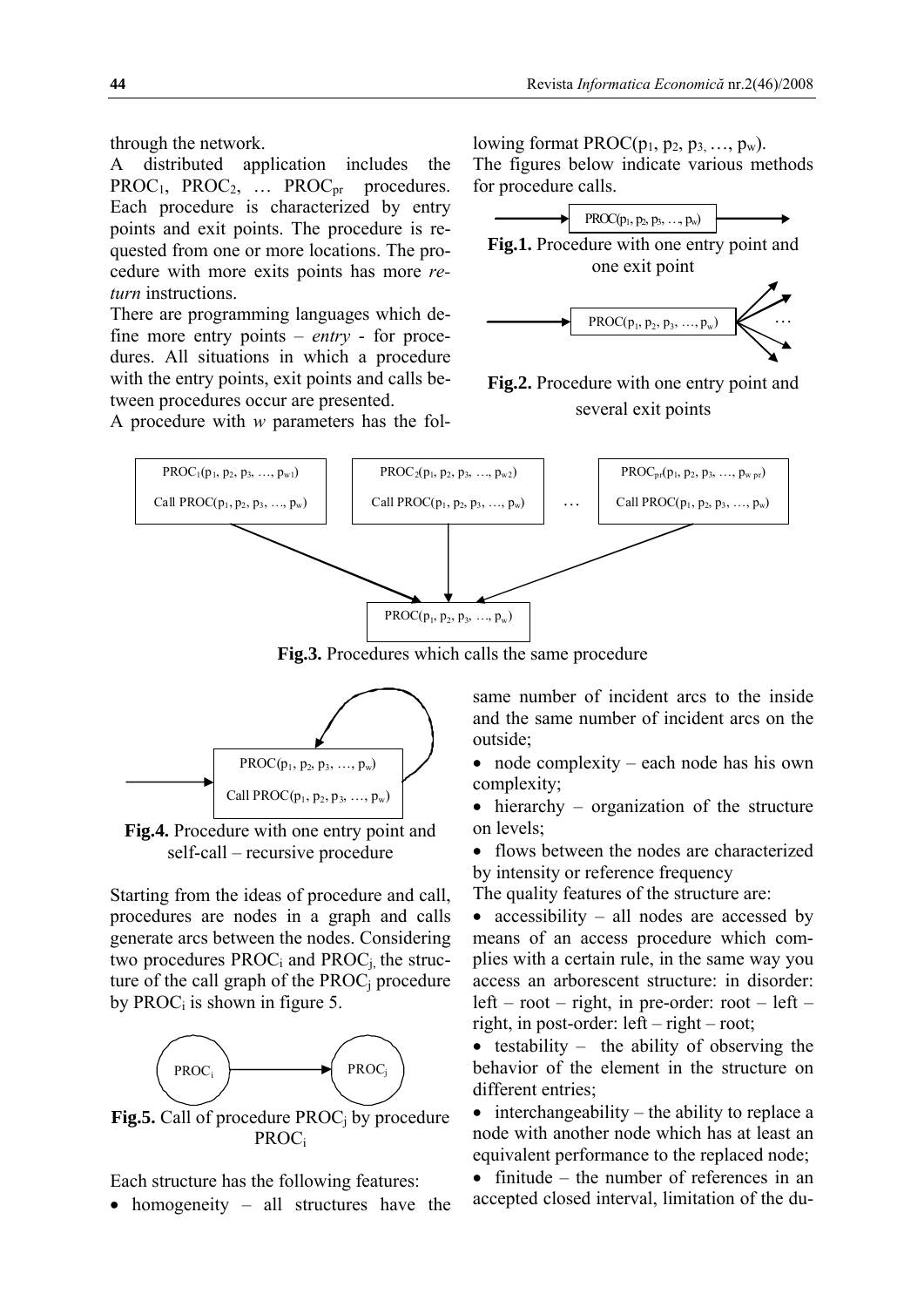ration of the execution;

• correctness – the ability to arrive at the expected results for the specified entry data;

• generality – the ability to process any combination of entry data of an interval. If, n  $\in$  [10, 20] and  $x_i \in$  [1, 100], the average calculation program must provide accurate results for series of no matter how many numbers between 10 and 20 and for any values between 1 and 100;

• determinism – the same results are arrived at, each time the same entry data is processes;

• stability – the structure's ability to react: low entry variations result in low exit variations are obtained, high entry variations result in high exit variations; the ability of the structure to maintain elements on the same levels and to maintain the connections between the nodes through: structural stability – the position of the elements and of the connections, and behavior stability – low entry, low exit;

• accuracy – focuses on receiving no errors or on keeping them within acceptable limits set out by the quality standards;

• consistency – the extent to which entry or exit data comply with a series of conditions pertaining to the absence of variation and contradiction;

• correlation – which characterizes entry or exit data which can be compared to other similar data;

• relevancy – the nodes are kept in a condition which enables the user to always find the necessary information;

• opportunity – the ability of the nodes as applications to meets the requirements of the user;

• validity – the ability of nodes applications to generate the desired results.

#### **2. Defined structures**

The defined structure corresponds to the concept according to which the structure of an application does not change once it was set. The structure assumes interdependent components and elements.

The defined structure types are:

- linear structures;
- tree structures;
- graph structures.
- The defined structure streams are:
- $\bullet$  un-oriented  $\cdot$
- one-dimensional oriented;
- two-dimensional oriented.

A *linear structure* with *n* nodes  $X_1, X_2, ... X_n$ , is defined like in figure 6. Each node  $X_i$  is connected with an oriented arc to node  $X_{i+1}$ , where  $X_i$  represents procedures or modules of the distributed linear structured application. The procedures or modules are called in series or cascade. In case a procedure or module doesn't work the whole application becomes nonfunctional.



An *arborescent structure* with *n* nodes  $X_1$ ,  $X_2, \ldots, X_n$ , like in figure 7 is defined. Each node  $X_i$  with  $i>1$  has a parent and it is connected with an oriented arc to node  $X_i$ , on the inferior level. The procedures or modules are called in hierarchical order. In case a procedure or module does not work then all its descendent procedures will not work.

A *graph structure* with *n* nodes  $X_1, X_2, ... X_n$ ,

like in figure 8 is defined. Each node  $X_i$  is connected with an oriented arc to any structure node  $X_i$ . In case a procedure or module doesn't work the application continues to work if the node that failed to work does not determine the isolation of other nodes, meaning that the paths between nodes remain valid.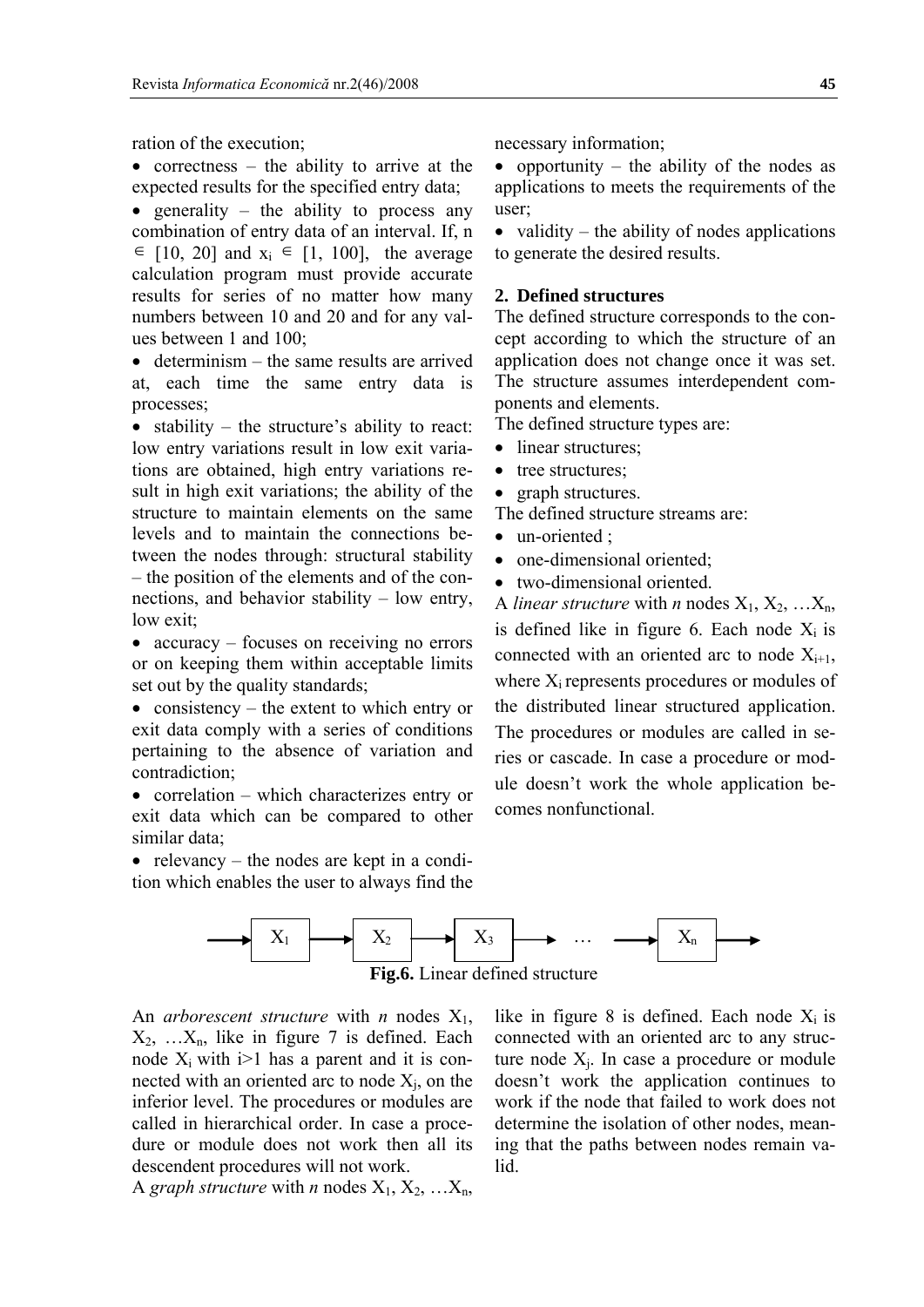

**Fig.7.** Arborscent defined structure.



**Fig.8.** Graph defined structure

Defining structures for distributed applications means:

- identifying the modules;
- defining the relationships between modules;
- defining the structure type;

• defining operations between nodes.

The structure is considered defined when:

• all processing functions have been defined;

• all the requirements have been placed in correspondence with the modules;

- all the variables have been specified;
- all the modules have been built:

• all the algorithms have been established. Redefining distributed application structures means:

- adding new nodes;
- eliminating nodes;
- changing node position from level *k* to level  $k+1$  or from level k to level  $k-1$ ;
- modifying the content of a node;
- changing the node position in the level.

The probability to modify the structure in the development cycle is under a level that ensures the stability of the structure. The defined structure is a structure with a low modification probability.

Premises must be created in order to develop well defined structures, meaning those structures that don't suffer modifications while the development cycle unfolds. The comebacks to previous stages are only because of incorrect or incomplete operations which reduce the quality of realized components.

The well defined structure generates detailed specifications and comebacks appear because the differences between the growth of detailed specifications and the way in which the stage in question is realized. A comeback means working on a module. If the structure is not defined and it is an ordinary construction, the work is done based on the specifications and on the module with high expenses.

The stability of the structure is demonstrated using an arborescent structure. The complexity of the structure is computed based in the number *NRNp* of weighted nodes and the number *NRAp* of weighted arcs. For a binary arborescent structure the number of nodes and arcs is computed based on the number of levels, *niv,* of the tree.

The number of nodes on a level  $k$  is  $2^{k-1}$ . The weight is given by the level on which the node is placed, *k.* So the next formula is deduced used for computing the number of weighted nodes of a binary tree:

$$
N R N p = \sum_{k=1}^{niv} k \cdot 2^{k-1}
$$

The number of incident arcs in the nodes on level *k* is given by the number of nodes on that level, the only exception being level 1 where there is no incident side. The formula used to compute the number of weighted arcs is deduced:

$$
NRAp = \sum_{k=2}^{niv} k \cdot 2^{k-1}
$$

The Mc Cabe complexity for a binary weighted arborescent structure is: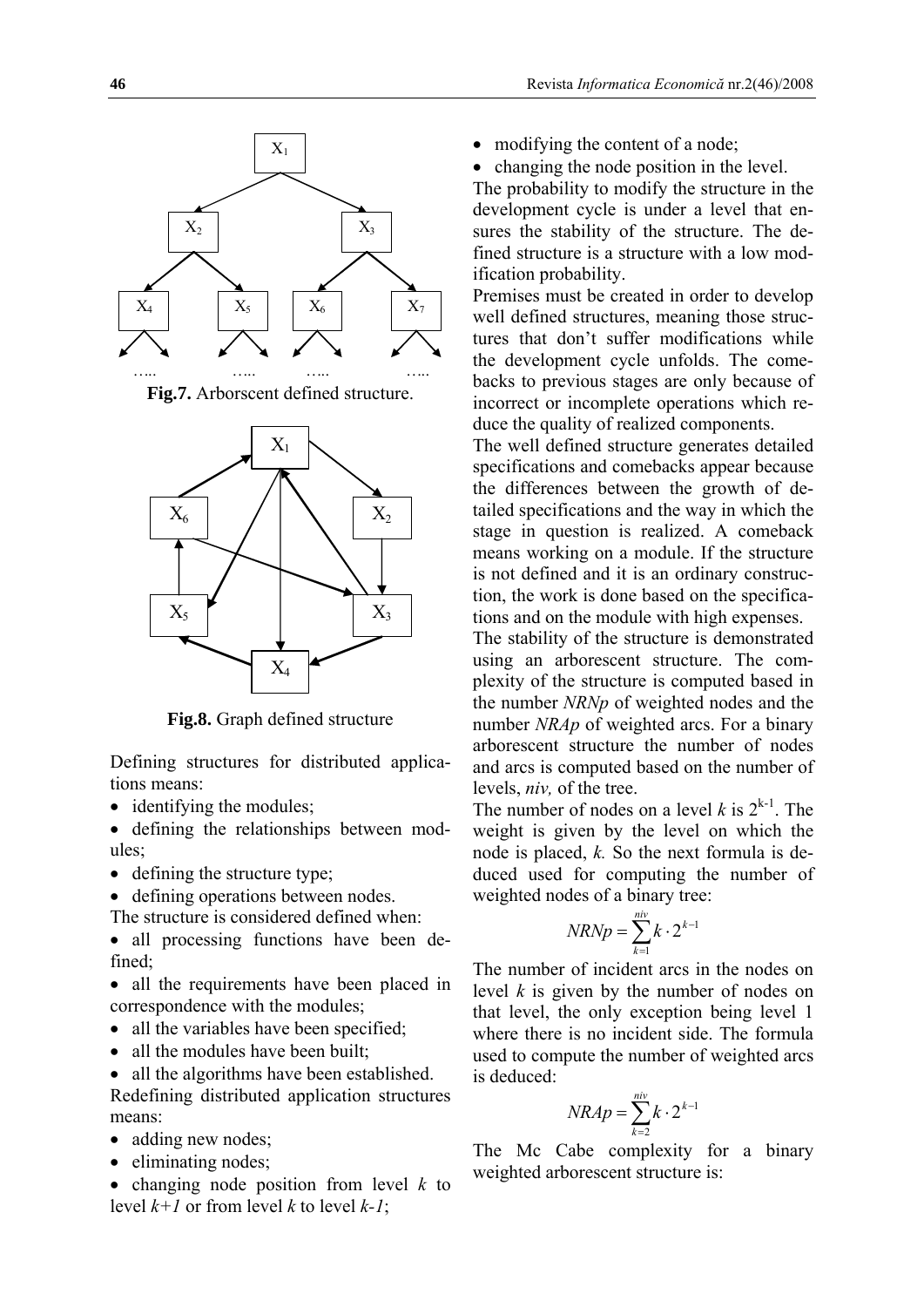$$
C=NRAp-NRNp+2=\sum_{k=2}^{niv}k\cdot 2^{k-1}-\sum_{k=1}^{niv}k\cdot 2^{k-1}+2=1
$$

where:

*NRNp* – number of weighted nodes;

*NRAp* – number of weighted arcs;

*niv* – number of levels.

It is observed that for a binary weighted arborescent structure which has a maximum number of nodes on each level the complexity is constant and equal to 1.

A binary arborescent structure with 3 levels like in figure 9 is considered.



**Fig.9.** Arborescent structure with 3 levels.

For this structure:

 $N R N p = 1 \cdot 1 + 2 \cdot 2 + 3 \cdot 4 = 17$  $NRAp = 2 \cdot 2 + 3 \cdot 4 = 16$  $C = NRAp-NRNp+2=16-17+2=1$ 

If in this structure another node is added the number of levels is increased by 1, but the structure is not complete, meaning it does not have a maximum number of nodes on level 4, and so:

 $NR N p = 1 \cdot 1 + 2 \cdot 2 + 3 \cdot 4 + 4 \cdot 1 = 21$  $NRAp = 2 \cdot 2 + 3 \cdot 4 + 4 \cdot 1 = 20$  $C = NRAp-NRNp+2=20-21+2=1$ 



**Fig.10.** Adding a new node in a binary arborescent structure with 3 levels.

It is observed that in this case the complexity is still 1.

This complexity remains constant only if the structure is homogenous and the maximum number of descendents of each node is the same.

The stability of distributed applications defined structures is a very important characteristic. The distributed technology becomes day by day more robust but still immature, because of increasingly focused research on optimal technologies, secure and which make applications easier to implement. As a consequence it is necessary to know the weak points of technologies to correct problems in order to obtain stable structures.

The application simplifying process is meant to find the redundant methods, to account the reusable components, to pick the best algorithms used to find solutions to the problem that needs solving, establishing patterns for interfaces and processes, identifying the dynamical data stream.

The main objective is to establish the defined structure through allocated processes to solving the problems. Often, memory or resource exceeding undermine stability and viability of the defined structure. The stability of the algorithm that forms the base of the applications in the structure must be validated in the same time.

The stability characteristic assumes:

- a correctly defined structure;
- a homogenous structure;

• a low complexity structure, or constant even if the structure is modified;

a viable and robust structure;

• a structure in which the modules have a high degree of security;

• a defect tolerant structure:

• a structure easy to maintain in time an to which future modifications are very small or inexistent;

• a portable structure.

The methods to increase the stability of a defined structure are: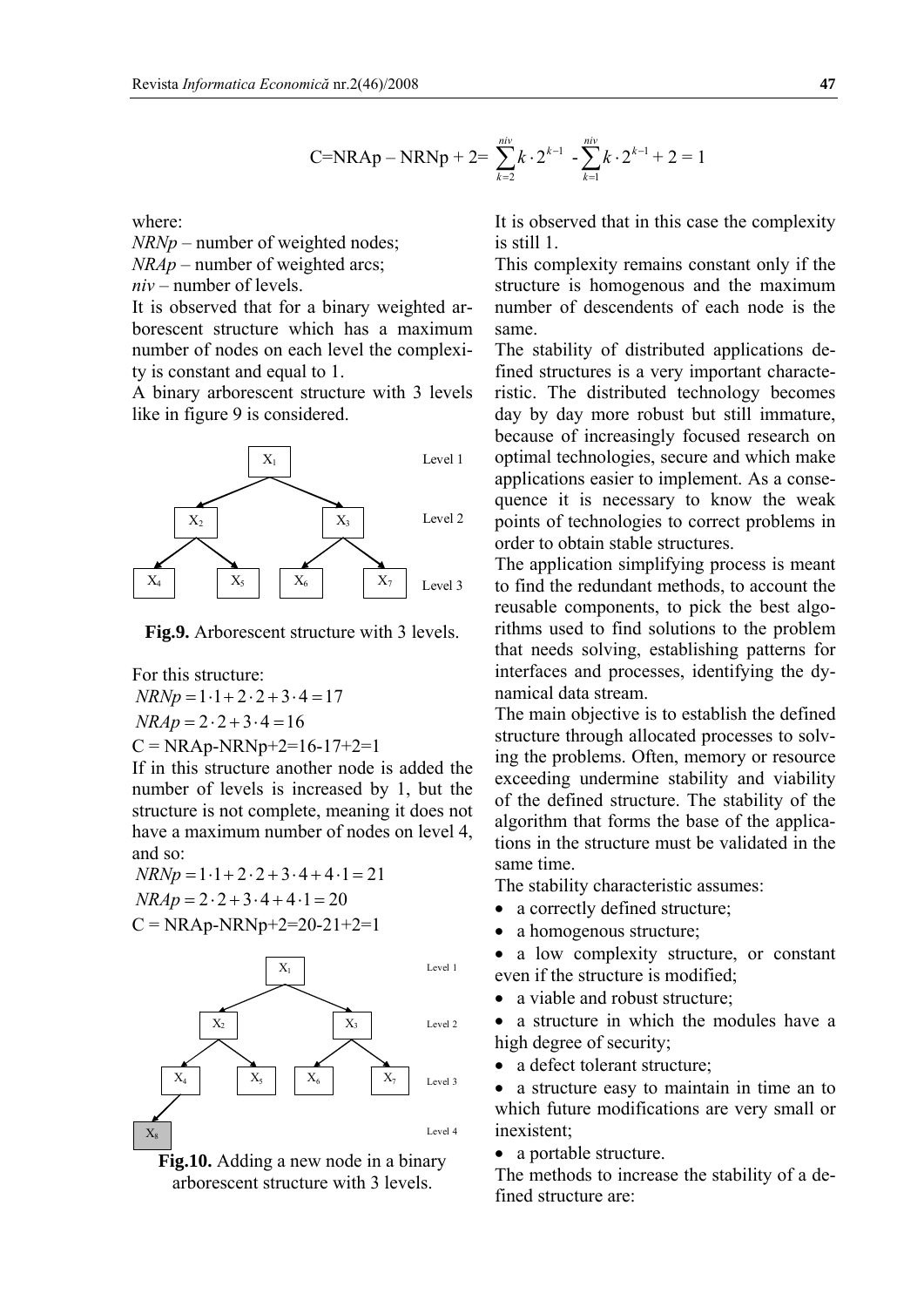• ensuring the homogeneity of the connections between modules;

• giving nodes the same specific quality characteristic levels will result in a good aggregated product;

• the creation of structure versions and selecting the one that corresponds to a criterion;

• testing the structure behavior and improving it;

• the complete defining of the problem and ensuring a high generality degree including all situations such that new elements will not appear in the problem;

• the computation of complexity for the structures and selecting the structure with the lowest complexity;

• aggregating structures that are stable to obtain a stable structure.

The optimization of defined distributed application structures represents a debating problem in the software field, by minimizing or maximizing several criteria which form the base of optimization.

# **3. The minimization problem**

The minimization problem corresponds to the situation in which the performance criterion leads to selecting the solution which has the smallest criterion value.

An optimization process influenced by the  $F_1, F_2, \ldots F_n$  factors dynamics is considered.

The optimum criterion pursue the implementation cost resulting variable level minimization, the transaction duration minimization, or the simultaneous user number resulting variable, maximizing the information security level.

The analytical optimum criterion form is:

$$
\begin{cases} \min \\ \max \end{cases} f(x_1, x_2, ..., x_n)
$$

where:

*n* – number of independent variables included in the optimization model;

 $x_i$  – the independent variable that corresponds to a factor  $F_i$  which influences the optimization process.

The value of n depends on:

• the capacity to measure the levels of the  $x_i$ 

variables associated to  $F_i$  factors;

• the importance given to the variables, knowing that numerous independent variables influence insignificantly the optimization process, fact for which are not included in models.

The analytical forms associated to optimum criterion are:

• *the linear form* 

$$
\begin{cases} \min \left( \sum_{i=1}^{n} a_i \cdot x_i \right) \end{cases}
$$

where:

 $a_i$  – real importance coefficient with ai  $\in$  [0,

1] and 
$$
\sum_{i=1}^{n} a_i = 1;
$$

 $n$  – number of variables considered significant in the optimization process;

 $x_i$  – the measured level associated to the  $F_i$ influence factor.

• *the quadratic form* 

$$
\begin{cases} \min \left( \sum_{i=1}^{n} a_i \cdot x_i^2 \right) \\ \max \left( \sum_{i=1}^{n} a_i \cdot x_i^2 \right) \end{cases}
$$

where:

 $a_i$  – real importance coefficient with  $a_i \in [0, 1]$ 

1] and 
$$
\sum_{i=1}^{n} a_i = 1
$$
;

*n* – number of variables considered significant in the optimization process;

 $x_i$  – the measured level associated to the  $F_i$ influence factor.

• *the polynomial form* 

$$
\begin{cases} \min \left( \sum_{i=0}^{n} a_i \cdot x_i^i \right) \\ \max \left( \sum_{i=0}^{n} a_i \cdot x_i^i \right) \end{cases}
$$

where:

 $a_i$  – real importance coefficient with  $a_i \in [0, 1]$ 

1] and 
$$
\sum_{i=1}^{n} a_i = 1
$$
;

*n* – number of variables considered significant in the optimization process;

 $x_i$  – the measured level associated to the  $F_i$ influence factor.

The models associated with distributed applications must consider:

• k number of users;

• the  $x_{ij}$  level associated to factor  $F_i$  recorded for user j.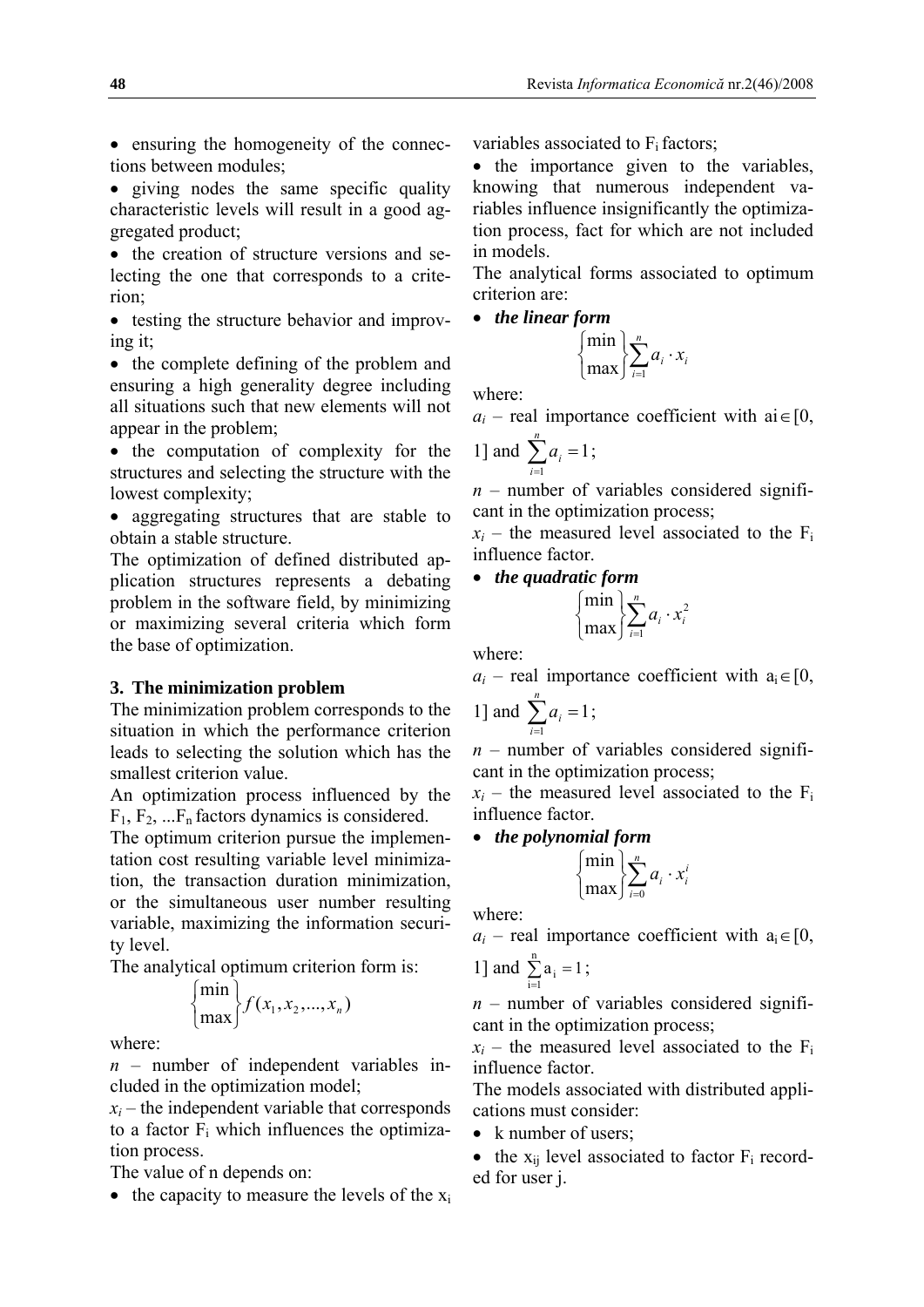The analytical forms associated to optimum criterion for distributed applications are:

• *the linear form* 

 $\overline{a}$ ⎨

$$
{\begin{Bmatrix} \min \\\max \end{Bmatrix}} \sum_{i=1}^{n} \sum_{j=1}^{k} a_{ij} \cdot x_{ij}
$$

where:

 $n$  – number of variables considered significant in the optimization process;

 $k$  – user number;

 $a_{ii}$  – real importance coefficient for user j with  $a_{ij}$  ∈ [0, 1] and  $\sum_{j=1}^{k} a_j =$  $a_j = 1;$ 

$$
x_{ij}
$$
 – measured level associated to the

- $F_i$  registered for user j.
- *the quadratic form*   $\sum_{i=1}$   $\sum_{j=1}$   $a_{ij}$ . ⎭  $\left\{ \right\}$  $\vert$  $\overline{a}$ ⎨  $\lceil \min \rceil$ *i k j*  $a_{ij} \cdot x_{ij}^2$  $-1$   $j=1$ 2 max  $\min \left\{\sum_{i=1}^{n} \sum_{i=1}^{k} a_{ii} \cdot x_{ii}^{2}\right\}$ , where:

 $n$  – number of variables considered significant in the optimization process;

 $k$  – user number;

$$
a_{ij}
$$
 – real importance coefficient with  $a_{ij} \in [0, 1]$  and  $\sum_{j=1}^{k} a_j = 1$ ;

 $x_{ii}$  – measured level associated to the  $F_i$  registered for user j.

• *the polynomial form* 

$$
\begin{cases}\n\min \left( \sum_{i=0}^{n} \sum_{j=1}^{k} a_{ij} \cdot x_{ij}^{i} \right),\n\text{ where:} \\
\end{cases}
$$

 $n$  – number of variables considered significant in the optimization process;

 $k$  – user number;

*j*

1

 $a_{ii}$  – real importance coefficient with  $a_{ii} \in [0, 1]$ 1] and  $\sum_{j=1}^{k} a_j =$  $a_j$ 1;

 $x_{ii}$  – measured level associated to the  $F_i$  registered for user j.

From one period to another depending on the pursued objectives the criterion is changing because of this it is needed to restart the optimization process.

Considering the initial structure  $Str_0$  and the  $Str_i$  structure which results after the modifications required in stage  $E_i$  of the development cycle of the distributed application. If:

*niv* – the number of levels in the structure;

*Compi* – the number of modules on level i;

 $Sup_i$  – the number of components that move from level i to the upper one;

*Infi* – the number of components that move from level i to the inferior one,

The linear optimum criterion for a defined structure which includes these variables is:

{min}
$$
a_1 \cdot niv + a_2 \cdot \sum_{i=1}^{niv} Comp_i + a_3 \cdot \sum_{i=1}^{niv} Sup_i + a_4 \cdot \sum_{i=1}^{niv} Inf_i
$$

The non linear optimum criterion for a defined structure which includes these variables is:

{min}
$$
a_1 \cdot niv + a_2 \cdot \sum_{i=1}^{niv} (Comp_i - Sup_i)^2 + a_3 \cdot \sum_{i=1}^{niv} (Comp_i - Inf_i)^2
$$

For structure  $Str_0$  in figure 11, where niv = 3 Comp<sub>i</sub> =  $\{1, 2, 6\}$ , with i= $\overline{1..3}$ 

The models are calculated:

• linear optimum for a defined structure which includes these variables is:

After the modification the system becomes like in figure 12, where  $\text{div} = 5$ , Comp<sub>i</sub> =  $\{1,1,3,1,3\}$ , with  $i=\overline{1.5}$ .

{min}
$$
a_1 \cdot niv + a_2 \cdot \sum_{i=1}^{niv} Comp_i + a_3 \cdot \sum_{i=1}^{niv} Sup_i + a_4 \cdot \sum_{i=1}^{niv} Inf_i = 5 \cdot a_1 + a_2 \cdot (1 + 1 + 3 + 1 + 3) ++ a_3 \cdot (0 + 0 + 0 + 0 + 0) + a_4 \cdot (0 + 1 + 3 + 0 + 0) = 5 \cdot a_1 + 9 \cdot a_2 + 4 \cdot a_4
$$

• nonlinear optimum for a defined structure which includes these variables is:

{min}
$$
a_1 \cdot niv + a_2 \cdot \sum_{i=1}^{niv} (Comp_i - Sup_i)^2 + a_3 \cdot \sum_{i=1}^{niv} (Comp_i - Inf_i)^2 =
$$
  
=  $5 \cdot a_1 + a_2 \cdot [(1-0)^2 + (1-0)^2 + (3-0)^2 + (1-0)^2 + (3-0)^2] +$   
+  $a_3 \cdot [(1-0)^2 + (1-1)^2 + (3-3)^2 + (1-0)^2 + (3-0)^2] = 5 \cdot a_1 + 21 \cdot a_2 + 11 \cdot a_3$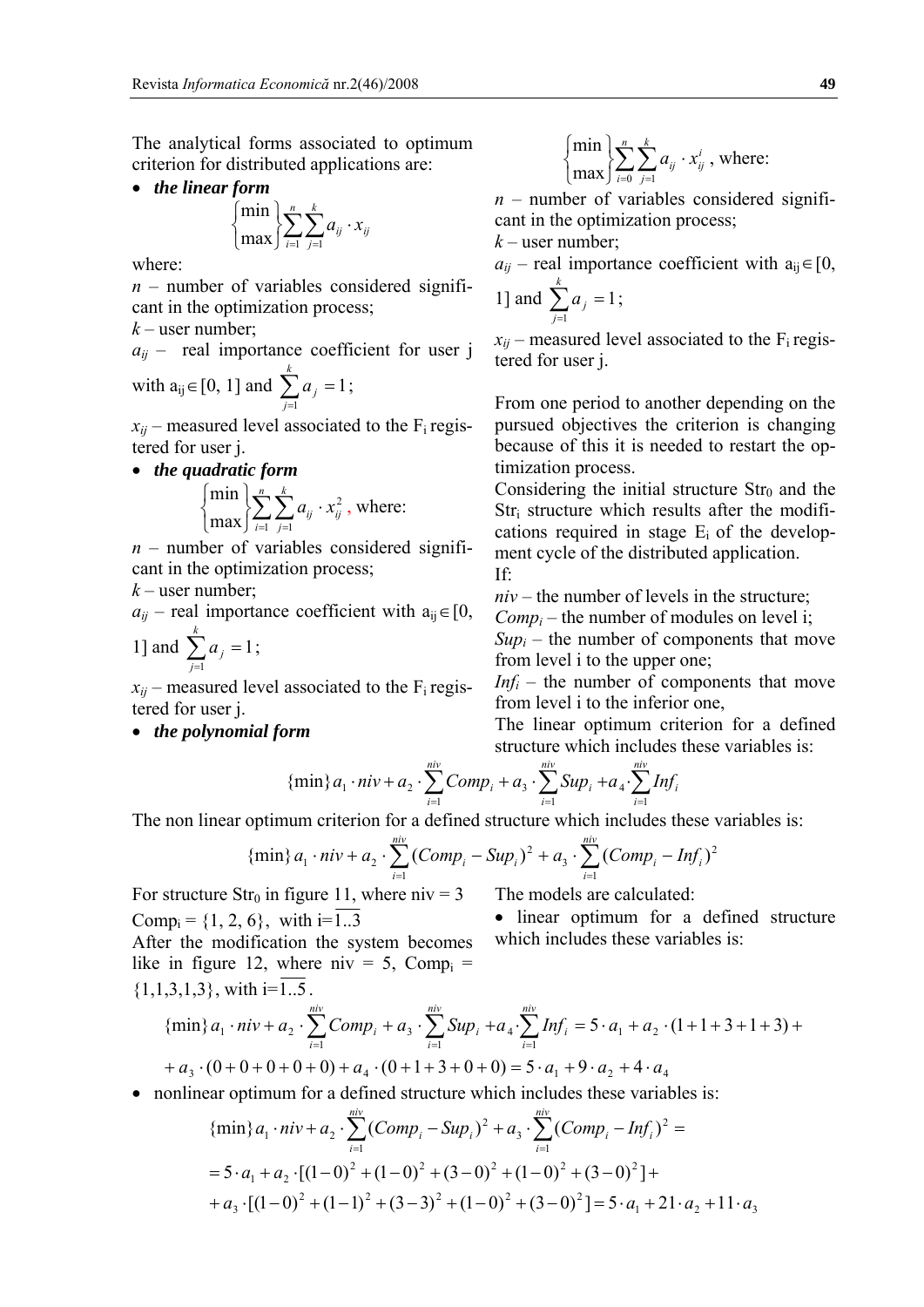

**Fig.11.** Arborescent defined structure

These models give the same importance to the moving process indifferently of the level on which it is executed.

In reality the movement from an inferior level to a superior one or the other way around requires programming efforts, supplementary testing and implementation costs. This is why it is necessary to make a differentiation using coefficients.

The optimum linear criterion for a defined structure includes these variables with the importance level movement differentiation is:

{min}
$$
a \cdot niv + \sum_{i=1}^{niv} b_i \cdot Comp_i + \sum_{i=1}^{niv} c_i \cdot Sup_i + \sum_{i=1}^{niv} d_i \cdot Inf_i
$$
  
near criterion for a de- the importance level movement differentia-

The optimum nonlinear criterion for a defined structure includes these variables with

{min}
$$
a \cdot niv + \sum_{i=1}^{niv} b_i \cdot (Comp_i - Sup_i)^2 + \sum_{i=1}^{niv} c_i \cdot (Comp_i - Inf_i)^2
$$

tion is:

• the minimization of storage place occupied by the application;

• the minimization of host information storage space level, by file archiving, like files with documents, by transforming Word or PDF into HTML files with reduced size, by transforming files that contain images from a large dimension format in a format that takes up a smaller amount of storage space on the disk;

• the minimization of the traveled path in order to arrive at the requested resource, by rearranging the page structure and the tree links or graph of the web application; the length of the path as number of selections must be minimal.

A minimization process of the traversed path in a web application to arrive at the desired resource is presented, such that the number of selections in this type of tree structured application will be kept to a minimum.

A web application is considered to be used for presenting and commercializing IT products. The information page structure and the links between them given by the traveled path are reproduced in figure 13. For each node the accessing frequency is written down for the specific information contained within it.



**Fig.12.** Arborescent modified defined structure

The optimum criteria for minimizing distributed application structures are:

• the minimization of program development costs;

• the minimization of transaction duration for applications which realize transactions on databases;

• the minimization of the access duration representing the minimization of web pages loading time in the client browser;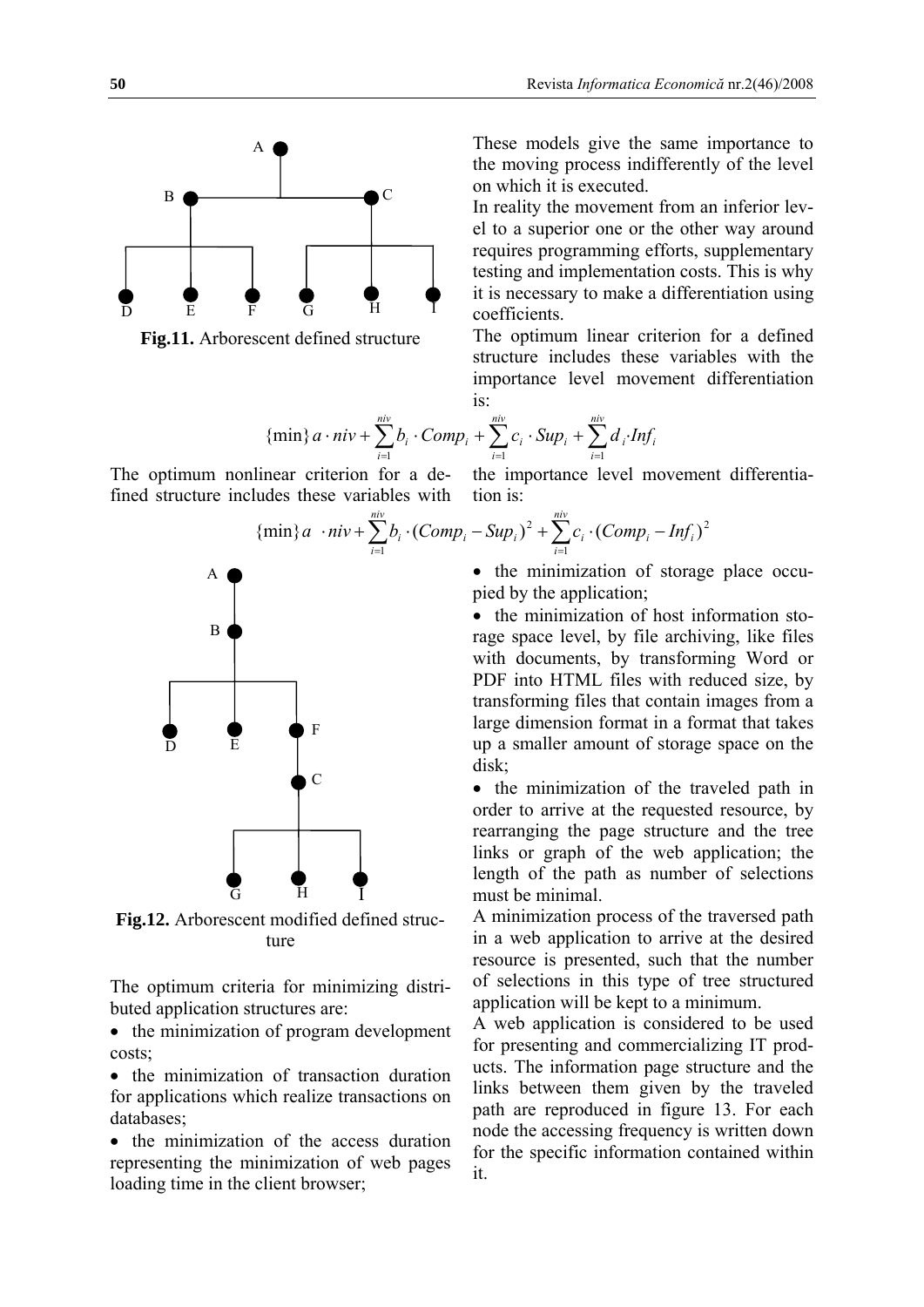

**Fig.13.** The initial structure of the web application

The average length of the path from the root to the leaf nodes is given by the relation:

$$
\overline{L} = \frac{\sum_{i=1}^{NRO} frecv_i \cdot nivel_i}{\sum_{i=1}^{NRO} frecv_i}
$$

*NRO* – number of tree nodes attached to the application;

 $frecv_i$  – the access frequency for node i;  $nivel<sub>i</sub>$  – the level on which node i is placed.

For the given application structure the average length of the path is:

where:

$$
\overline{L} = \frac{30 \cdot 1 + 100 \cdot 2 + 300 \cdot 2 + 15 \cdot 3 + 2000 \cdot 3 + 500 \cdot 3 + 5 \cdot 3}{30 + 100 + 300 + 15 + 2000 + 500 + 5} = \frac{8390}{2950} = 2.844
$$

Rearranging the pages in the structure is made considering the frequency, the pages with higher frequency will be paced closer to the root and the ones with lower access fre-

quency will be placed closer to the leaf nodes.

After the rearrangement is completed the application structure is presented in figure 14:



The average path length for the new structure is:

$$
\overline{L} = \frac{2000 \cdot 1 + 500 \cdot 2 + 300 \cdot 2 + 100 \cdot 3 + 30 \cdot 3 + 15 \cdot 3 + 5 \cdot 3}{30 + 100 + 300 + 15 + 2000 + 500 + 5} = \frac{4050}{2950} = 1.373
$$

It is observed the average length of the path for the rearranged structure is smaller.

The files storage space required on the host or application server is given by the formula:

$$
L(FI) = \sum_{i=1}^{NRF} L(FI_i)
$$

where:

*NRF* – number of files present on the server;  $FI_i$  – file i;

 $FI$  – the set of files on the host  $FI = \bigcup_{i=1}^{r}$ *NRF i*  $FI = \bigcup FI$  $=1$  $= \left[ \int F I_i \right]$ ;  $L(FI<sub>i</sub>)$  – the length or size of file FI<sub>i</sub>;  $L(FI)$  – the total length or size of the files.

In order to minimize the total file storage space it is proceeded to the transformation of files to other formats or archiving existing documents. In this manner .doc or .xsl files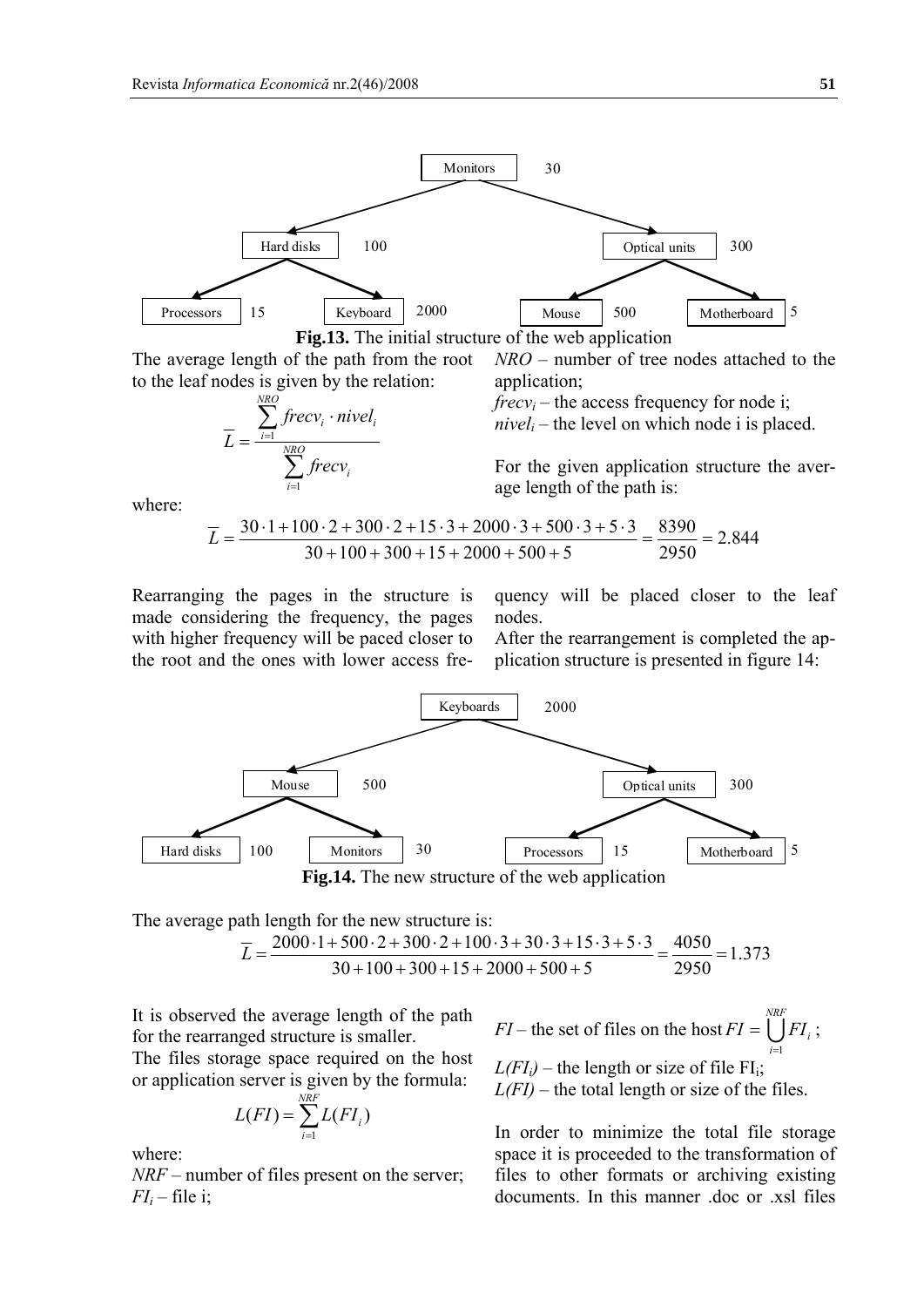are compressed using .zip or .rar archiving formats, .pdf documents are transformed in .html pages. Image files with high resolution are transformed din files with smaller resolutions in the order of kilo bytes.

So, the total space decreases and the size of the set of transformed files FI' is a lot smaller then the initial space taken by the untransformed set of files FI:

$$
L(FI') \ll L(FI)
$$

The optimization criteria presented for minimization are applied at developer level but at host level as well.

Developer level optimization is a stage which must be processed after the application implementation stage or even in the implementation stage with regard to the experience of the programmer or application developer. In application development teams there are experienced individuals in programming and code optimization, they are responsible for suggesting optimization methods or even optimized reimplementation of application modules.

## **4. The maximization problem**

The maximum problem corresponds to the situation in which the performance criterion leads to the selection from the possible solutions of the one with the highest value.

The optimum criteria for maximizing the distributed application structures are:

• the maximization of the degree of satisfaction of the user by receiving the requested information from the application;

• the maximization of the application modules degree of reuse;

• the maximization of the diversity of client request coverage;

• the maximization of application stability.

The maximization of user satisfaction degree is given by the report:

$$
GS = \frac{N R U S}{N R U T}
$$

where:

*NRUS* – the number of users who had successfully finished an operation or an application transition;

*NRUT* – total number of users.

For an e-commerce application there are users who successfully find the desired product and buy it online, there are users that leave the application without finishing their tasks or before even starting to use the application. In these cases the degree of user satisfaction is computed with the formula:

$$
GS = \frac{\sum_{i=1}^{NRUS} AS_i}{NRUII + NRUIP + NRUS}
$$

where:

 $AS_i$  – the number of actions completed successfully by user i;

*NRUII* – the number of users that quit the application at the beginning;

*NRUIP* – the number of users that quit the applications while it is ongoing;

*NRUS* – the number of users that successfully finish their tasks and then leave the application;

The web application structure optimization to increase the degree of user satisfaction is realized by reducing the number of levels in a tree like structured application.

This is done by counting the nodes from the root to the leaves, more precisely the accessing frequencies of the pages in the application.

This optimization method by maximizing the degree of user satisfaction is reduced to minimizing the length of the path followed in the application, like the web application with a tree like structure. This method was presented in the minimization problem.

# **5. Aggregated optimization criteria for defined structures**

To posses a complete image of a defined structure belonging to a distributed application, it is needed to develop an aggregation process.

For *ncrit* optimum criteria denoted by  $K_1$ ,  $K_2$ ,  $\ldots$  K<sub>ncrit</sub>, building KA aggregated criterion is done by:

• simple sum of the criteria:

$$
KA = \sum_{i=1}^{ncrit} K_i
$$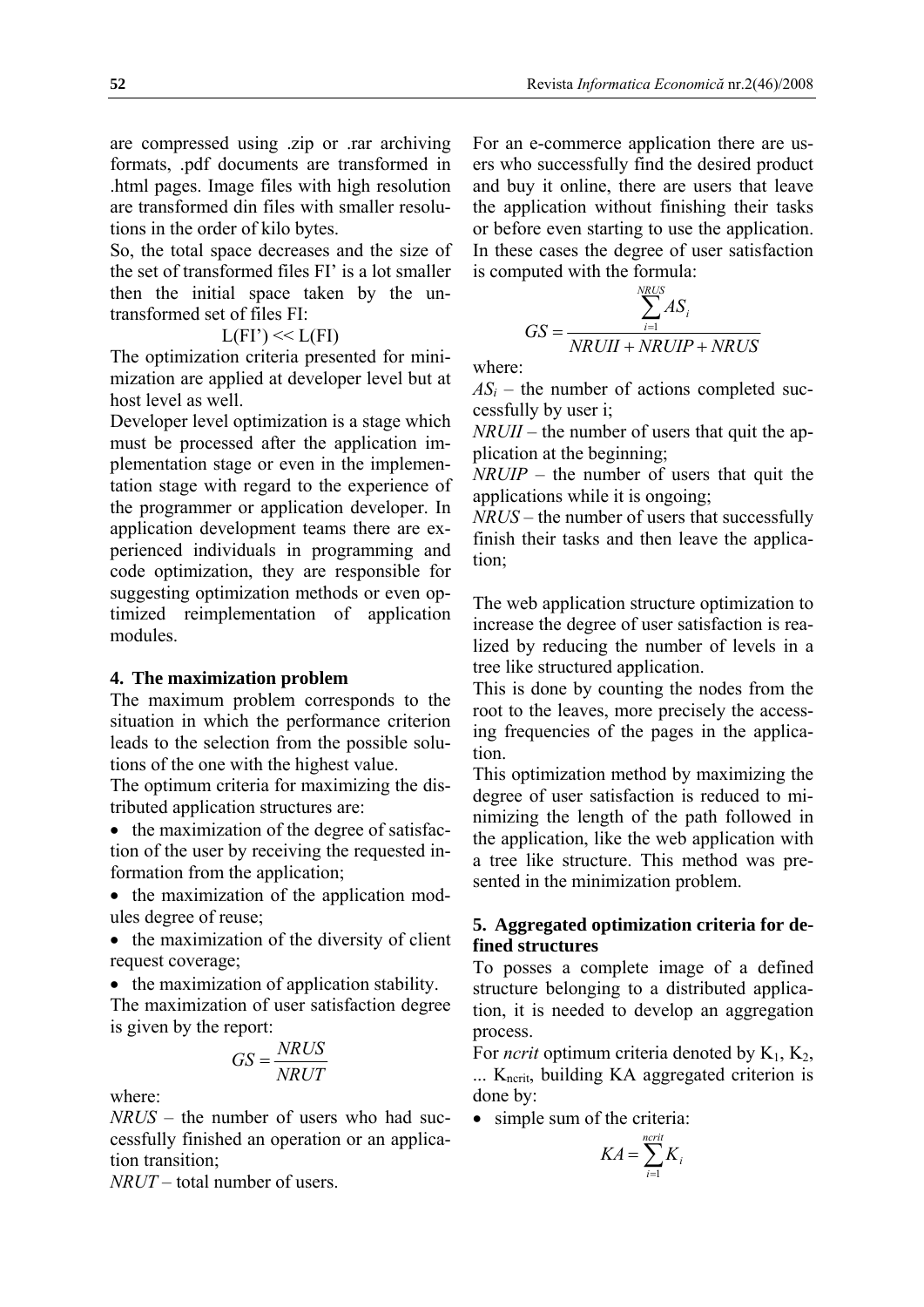• the weighted average of the criteria, where each criterion has importance coefficients Hi,

with H<sub>i</sub>  $\in$  [0, 1] and  $\sum H_i = 1$  $\sum_{i=1}^{ncrit} H_{i} =$ *i*  $H_i = 1$  : *ncrit*

$$
KA = \sum_{i=1}^{ncrit} H_i \cdot K_i
$$

• simple arithmetical average of the criteria:

$$
KA = \frac{\sum_{i=1}^{ncrit} K_i}{ncrit}
$$
, with ncrit  $\neq 0$ 

• arithmetic average of the weighted criteria:

$$
KA = \frac{\sum_{i=1}^{ncrit} H_i \cdot K_i}{ncrit}
$$
, with ncrit  $\neq 0$ 

• simple geometrical average of the criteria:

$$
KA = \text{ncrit} \prod_{i=1}^{\text{ncrit}} K_i
$$
, with 
$$
\prod_{i=1}^{\text{ncrit}} K_i > 0
$$

• weighted geometrical average:

$$
KA = \text{ncrit}\left(\prod_{i=1}^{\text{ncrit}} K_i^{H_i} , \text{with } \prod_{i=1}^{\text{ncrit}} K_i^{H_i} > 0\right)
$$

The distributed applications assume developers, users and hosts. For each of the individuals the defined structure criteria is different in the optimization process. The developer criterion, the user criterion, and the host criterion are considered. The global optimization idea converges to aggregating the three criteria.

It is observed that the objective function associated with the optimization process oversees obtaining a structure that corresponds to specific requirements:

• the developer: programming effort, reutilization degree, costs;

• the user: transaction duration, use cost, maintenance costs, operation costs;

• the host: the server storing resource, channel occupation degree (access frequency function).

By consulting the specialists' importance coefficients are obtained for the three criteria  $H_1$  – the developer criterion,  $H_2$  – the user criterion,  $H_3$  – the host criterion.

The aggregated criterion *KAGR* is given by the relation:

$$
KAGR = H_1 \cdot KE + H_2 \cdot KU + H_3 \cdot KG
$$

where:

*KE* – the analytical expression for the developer criterion;

*KU* – the analytical expression for the user criterion;

*KG* – the analytical expression for the host criterion.

The multi-criterion optimization algorithm implies:

- defining the initial solution
- evaluating the three criteria;
- evaluating the global criterion;

• making modifications at structure level according to the requirements of the developer;

• making modifications at structure level according to the requirements of the user;

• making modifications at structure level according to the requirements of the host;

• guaranteeing the process finality by making limited modifications to the three criteria. In the end of the optimization process an application is obtained with improved characteristics, independent of the selected software criteria set. By all of this the producer aims the effect maximization, concentrating only on the most important characteristics. The reason is given by limited resource quantities and the value of the quality cost report [IVAN07].

The effective optimization is just a stage in this complex process, as it is preceded by the identification of the areas that improved lead to developing an application with a quality level that corresponds to the user's requirements [IVAN07].

At the developer's or programmers level the effort optimization is completed by:

• reusing the authentication modules or procedures

• reusing the database access procedures;

• avoiding the transmission of large information quantities for processing through specific GET or POST methods;

• shrinking the HTML sources by using XML, XSLT, XSL, CSS files;